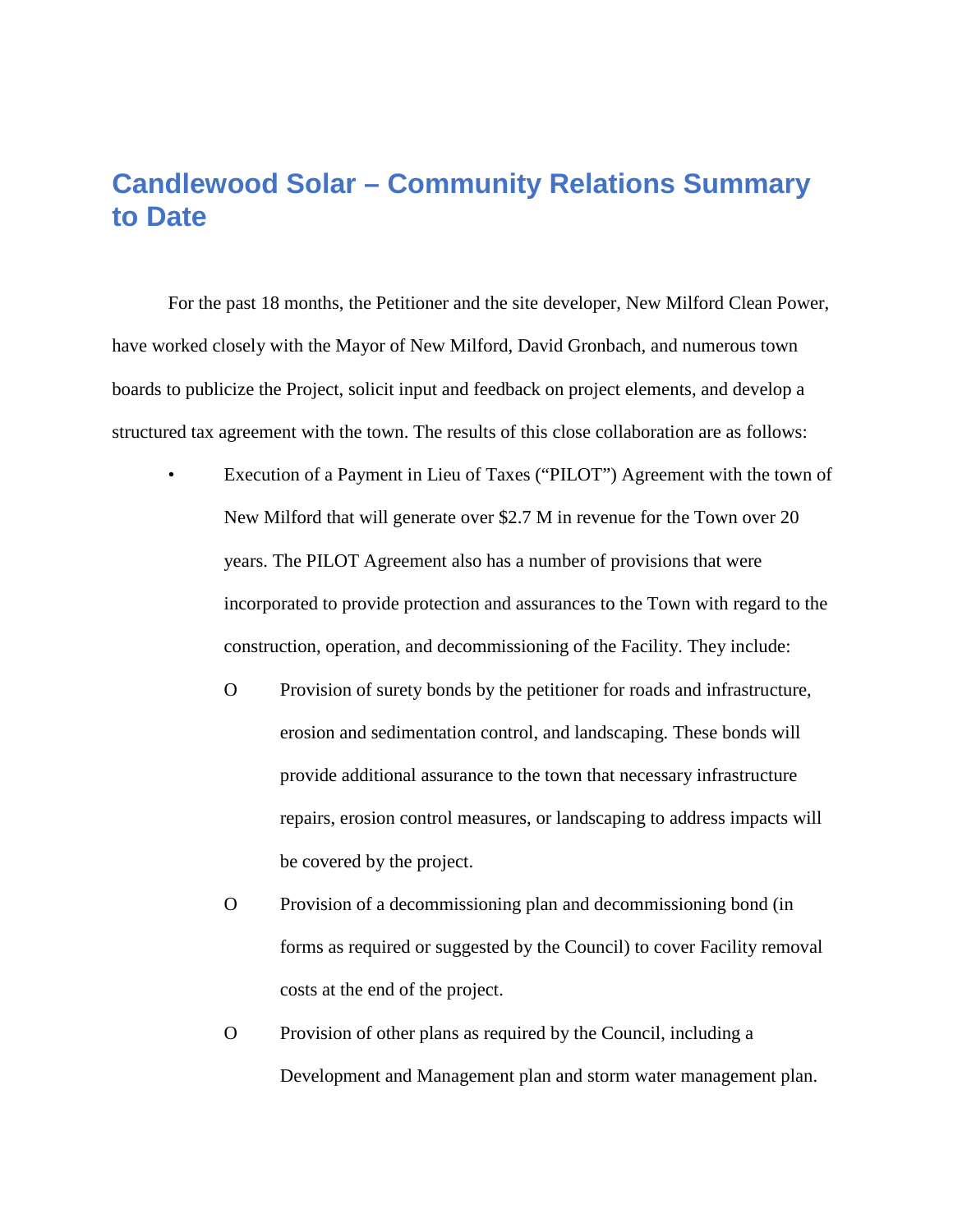- O Planting of shade tolerant grasses
- O Consultation with a State of Connecticut certified forester with regard to the methods to be used for clearing of areas for the array
- Understanding the public's concerns with regard to visual impacts from the Facility. The Facility will be surrounded by a significant tree buffer, and with its elevated location relative to the surrounding area, will have very low to no visibility to surrounding residents and areas.
- Letters of support from the Mayor of New Milford and the Economic Development Director for New Milford .
- Collaboration with the New Milford Forest and Farmland Preservation Committee ("NMFFPC ") to address their concerns. The NMFFPC issued a memorandum on December 11, 2016 listing requested actions for the project development team to consider. These actions will be considered and implemented as appropriate in coordination with the NMFFPC and the Council.
- Plans for New Milford Clean Power, LLC to work with local non-profit conservation groups to establish a permanent conservation easement for a substantial segment of parcel 26/67.1 not being used for solar.

In a public forum conducted by the project development team on December 7, 2016, and in presentations to the New Milford Town Council on January 9, 2017 and February 13, 2017, the project and its impacts were described and public comment was received. An initial simulation of the view of the project from candlewood mountain road was provided in the